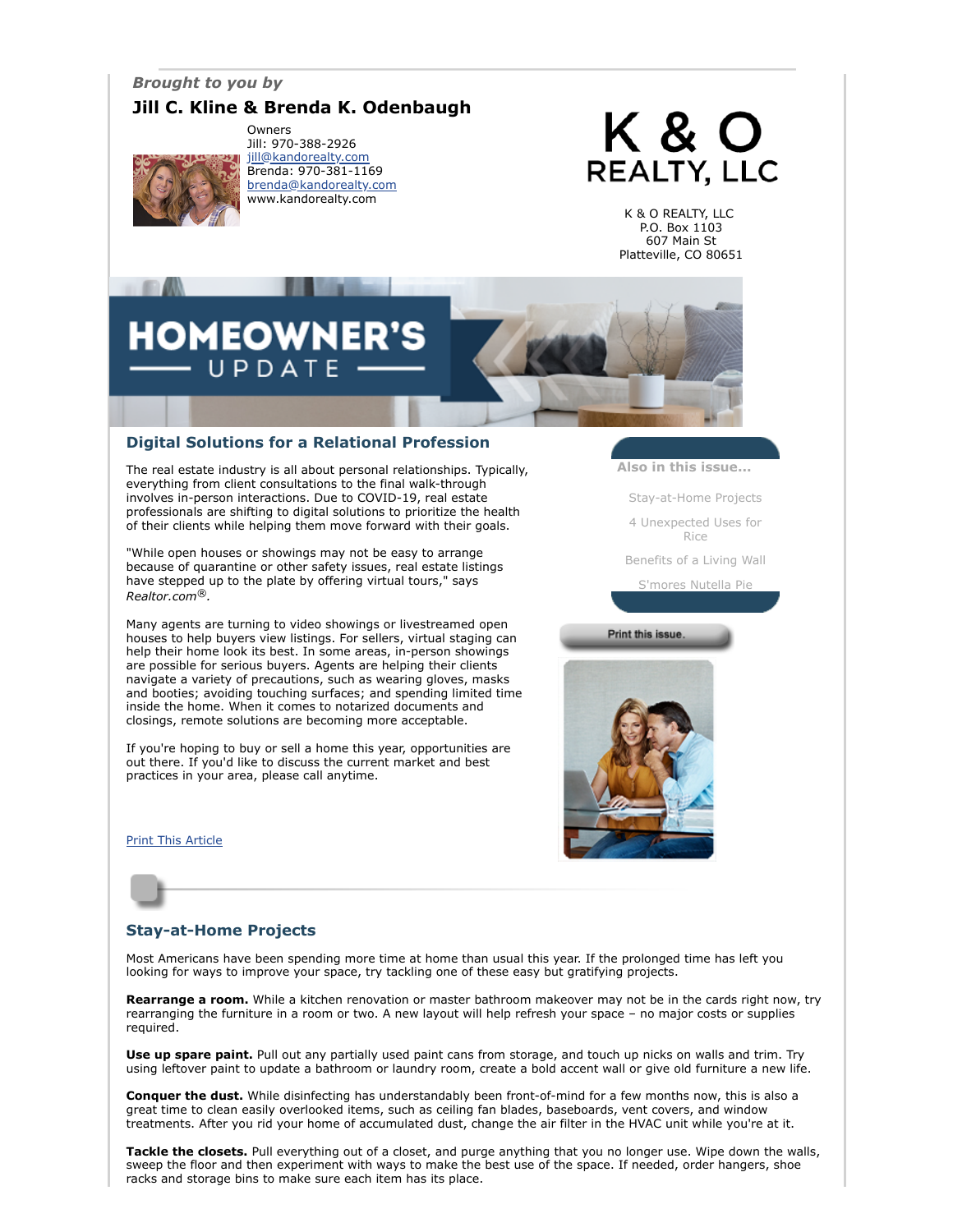**Hang up artwork.** If you've had paintings or photographs stacked in a closet, take time to finally put them on the walls. You can also move existing artwork around from one room to another to change things up.

**Grow a garden.** Try your hand at growing your own food. You can start small with an indoor herb garden on the windowsill, or consult a gardening guide online to see what produce will grow well in your area for each season.

[Print This Article](javascript:print();)

#### <span id="page-1-0"></span>**4 Unexpected Uses for Rice**

Rice isn't just a trusty dinner staple. Try out these handy ways to use it around your home from *HGTV.com.*

- **Rust prevention:** Rice helps absorb moisture from the air. Store tools or silverware in a container of uncooked rice to help them resist rust and last longer.
- **Coffee grinder cleaner:** Try grinding 1 tablespoon of uncooked rice in your coffee grinder. The rice will absorb oil from the coffee beans and sharpen the grinder's blades.
- **Plant spray:** The next time you cook rice, soak it in water for 30 minutes first. Strain out the rice and save the water in a spray bottle. Rice water has nutrients that can benefit your houseplants.
- **Air freshener:** Add a few drops of your favorite essential oil into a small bowl of uncooked rice, which both wicks moisture away and adds a pleasant scent to any room.

[Print This Article](javascript:print();)

#### <span id="page-1-1"></span>**Benefits of a Living Wall**

Vertical gardens known as "living walls" have become a popular interior design trend in recent years. These plantcovered features offer both wellness and aesthetic benefits. Here are four reasons to consider installing a living wall in your home.

**Improve air quality.** Plants capture carbon dioxide and other pollutants from the air and replenish it with more oxygen. A living wall can improve the air you breathe on a daily basis, which could lead to other health benefits, such as fewer headaches and respiratory issues.

**Connect with nature.** Regular exposure to natural elements can reduce stress, enhance creativity and provide a deeper sense of well-being. A living wall allows you to experience the benefits of nature even when you're on the couch.

**Regulate indoor temperature.** Plants absorb a significant amount of sunlight, which can lower the temperature of your space. You may even be able to run the air conditioning less often while still keeping your home comfortable.

**Boost aesthetic appeal.** Just like gallery walls or bold accent colors can add variety to interior design, vertical gardens offer a unique, ever-changing point of interest in a room.

#### [Print This Article](javascript:print();)



### <span id="page-1-2"></span>**S'mores Nutella Pie**

**Ingredients** 12 graham crackers 2 Tbsp. granulated sugar ½ cup butter, melted 2 cups Nutella Hazelnut Spread 1 (8 oz.) container Mascarpone cheese, room temperature ¼ tsp. salt 1 cup heavy whipping cream 2 cups mini marshmallows Chocolate syrup

**Directions**